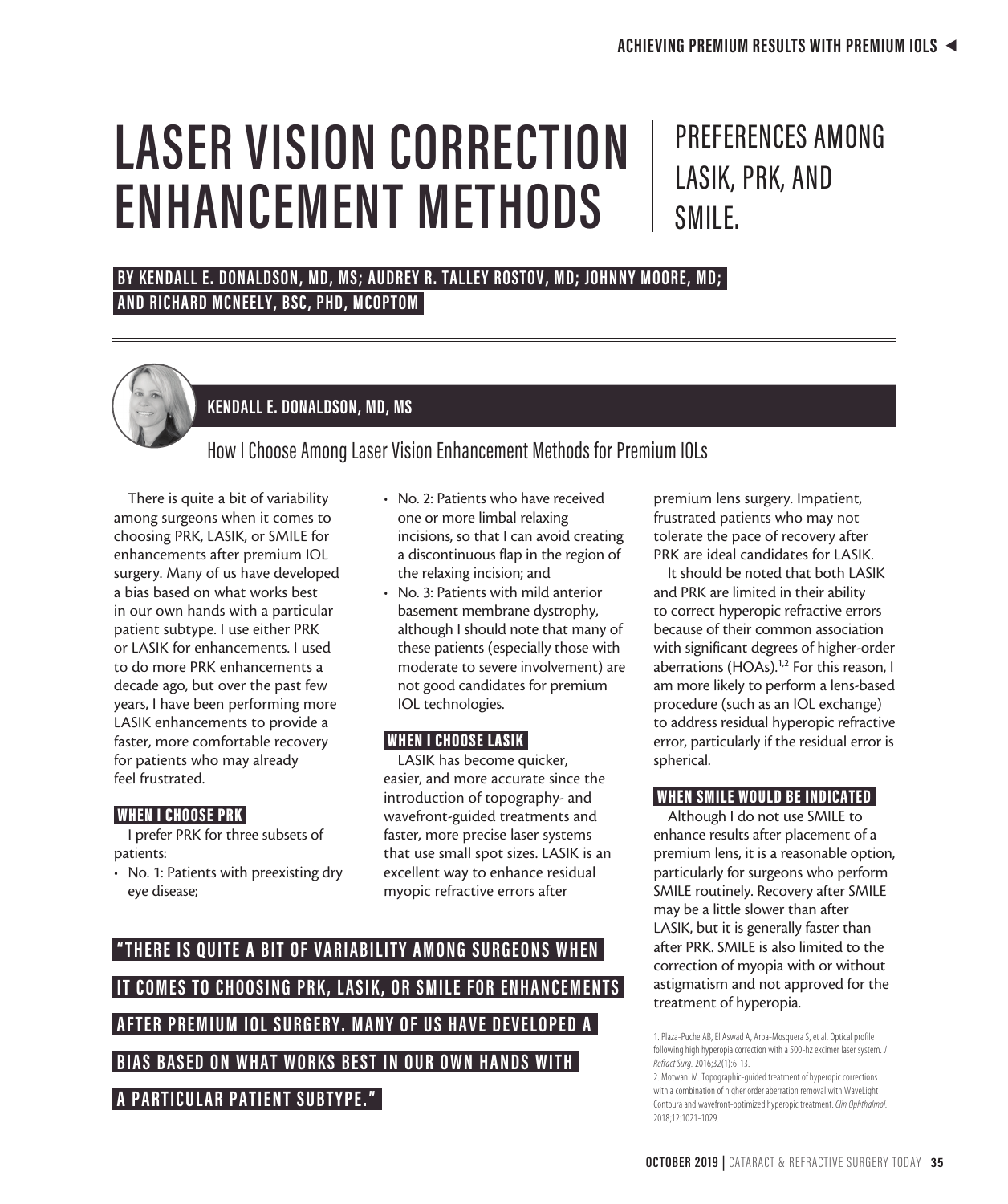

# **AUDREY R. TALLEY ROSTOV, MD**

# A Preference for PRK on Premium IOL Patients Who Require Enhancements

After the implantation of a premium IOL, whether it be a toric, extended depth of focus, or multifocal, I evaluate patients for residual astigmatism and residual refractive error. Either can have a significant impact on quality of vision.

#### MY PREFERENCE: PRK

I perform PRK on most of my premium IOL patients who require an enhancement. The reasons for my preference include that the procedure is quick and easy to perform and that it produces excellent results in these patients. I find that I can nail any residual refractive error, especially residual astigmatism. Another plus is that I can simultaneously correct very

mild surface abnormalities, if present, with PRK.

In my experience, many patients who want enhancements after receiving premium IOLs have a history of refractive surgery, usually LASIK. Because most of them had the procedure many years ago, lifting the flap can be challenging. For this reason, I tend to perform PRK on these patients, even if it's on top of the previous LASIK flap.

The amount of residual refractive error is generally small after placement of a premium IOL. If the error is significant, the conversation changes to a discussion of options such as IOL exchange and toric IOL rotation.

#### WHEN I MIGHT USE LASIK

One scenario in which I would perform a LASIK enhancement is for a younger patient who developed a cataract after receiving a Visian ICL (STAAR Surgical). I would perform the LASIK enhancement after ICL removal and cataract surgery.

#### SMILE

I have not done, and wouldn't necessarily recommend, SMILE as an enhancement procedure for anyone with a premium IOL. I don't think that the amount of residual refractive error is sufficient to necessitate SMILE. Additionally, a lot of these patients have mixed astigmatism or a little bit of hyperopia, which is better addressed by PRK.



## **JOHNNY MOORE, MD; AND RICHARD MCNEELY, BSC, PHD, MCOPTOM**

# Laser Vision Enhancement of Premium IOLs: A European Perspective

Prior to laser vision correction to enhance the result achieved with a premium IOL, we take a detailed ocular history and conduct a full ophthalmologic investigation, which includes a clinical examination, corneal topography, and both anterior and posterior OCT imaging. This information can influence our management of each patient.

Initially, we consider whether it is appropriate to perform an enhancement based on the patient's symptoms. Patients should not be treated on the basis of residual refractive error alone. If they are symptomatic, we allow them additional time—often 2 to 3 months—for neural adaptation and refractive stability. If we then deem treatment to be appropriate based on the patient's reported quality

of vision, several factors require careful consideration.

#### PREOPERATIVE CONSIDERATIONS

Refractive error. Myopic eyes can be treated with PRK, LASIK, or SMILE. For a patient with a healthy eye who requires earlier intervention, I (JM) would perform either a PRK or LASIK enhancement. Residual hyperopia or hyperopic astigmatism require treatment with either LASIK or PRK. In these cases, I generally prefer LASIK due to the speed of recovery but will perform PRK if other corneal issues are detected.

Because of the procedure's many advantages, SMILE would be my choice for a healthy eye with residual myopic error of greater than 0.75 D if there were no time constraints. Advantages include a reduced effect on the

corneal nerves and the subsequent preservation of the tear film,<sup>1</sup> which is often mildly compromised in older patients; additional biomechanical advantages; safety because of no flap creation; and speed of recovery.2,3 I would allow 6 months to elapse after the initial IOL implantation to avoid disturbing the cataract incisions.

Tear film and ocular surface. Whichever enhancement procedure is selected, a careful examination of the tear film and ocular surface is required. If a reduced tear film is observed, aggressive management of the ocular surface is necessary to optimize the chances of uneventful recovery after laser treatment. Management may include antiinflammatories, antibiotics, physical lid massage, and intense pulsed light.<sup>4</sup> If no significant improvement